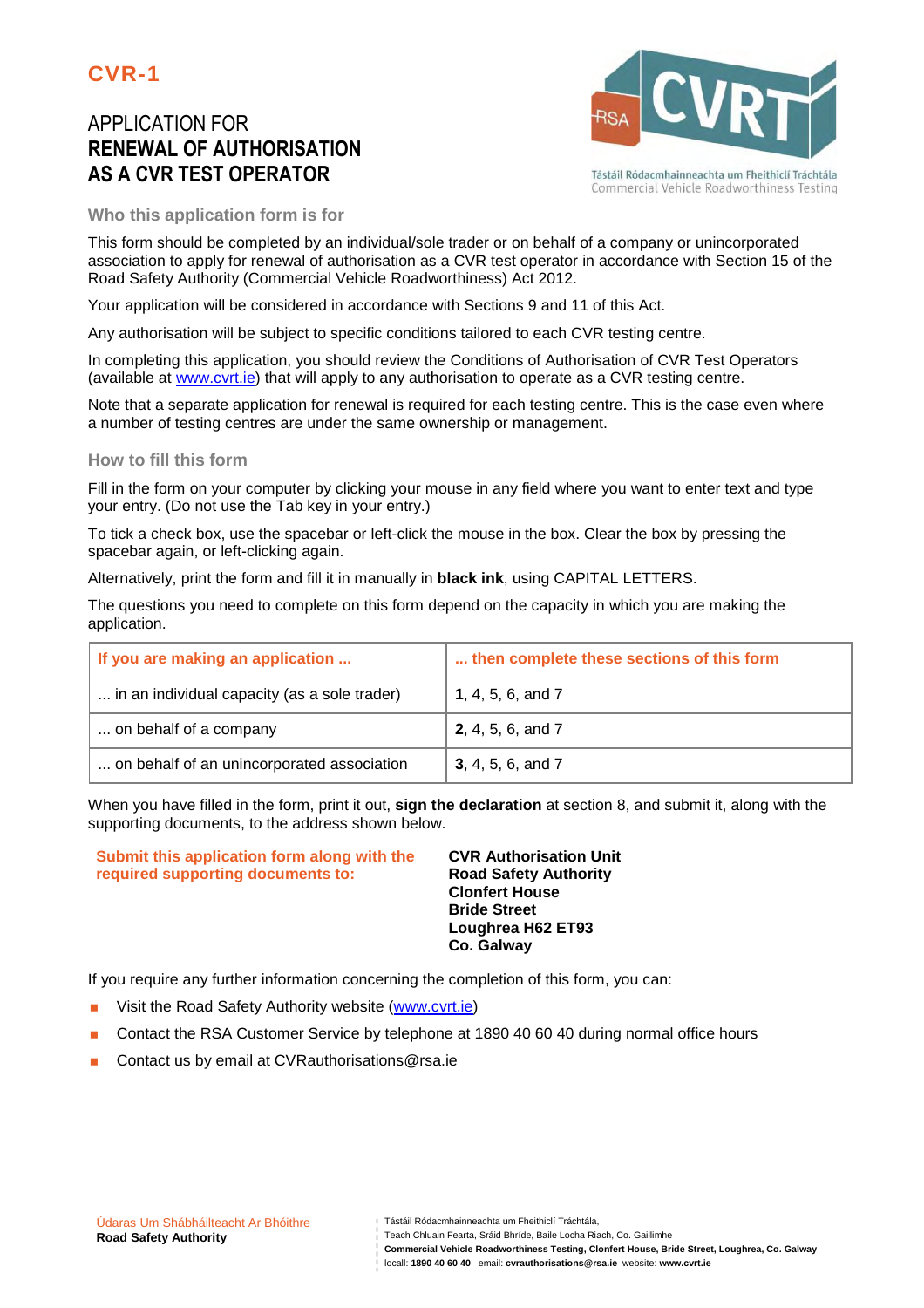#### **Checklist**

Please tick boxes in the checklist below to confirm that all necessary documentation is enclosed.

| Proof of current tax compliance (as per Section 5.2 of this form).                                                                              |  |
|-------------------------------------------------------------------------------------------------------------------------------------------------|--|
| ISO/CITA 9B Certificate (as per Section 4.7 of this form).                                                                                      |  |
| Documentation demonstrating that you have sufficient financial resources or have access to such<br>resources (as per Section 5.1 of this form). |  |
| A letter from your insurance company (not your broker) detailing the insurance cover provided (as<br>per Section 5.3 of this form).             |  |
| If applicable, a completed and signed Conviction Notification Form. See Appendix A.                                                             |  |
|                                                                                                                                                 |  |

The Road Safety Authority reserves the right to seek additional information from you regarding your application.

**Fees in relation to renewal of authorisation**

#### **Renewal fee**

The fee for renewal of authorisation is €500. Notification of fees will be made at the time that an offer of authorisation is made. Any fees paid are not refundable.

#### **Inspection fees in relation to renewal of authorisation**

In relation to CVR testing centre inspections, there is no fee chargeable for the initial or first subsequent inspection. However a fee is chargeable for second subsequent or further inspections that the RSA may conduct to establish that a CVR testing centre has the premises, facilities, equipment and testers necessary to enable tests to be carried out.

#### **Data protection**

Please note that all of the information requested on this form is necessary for the purposes of processing your application for authorisation as a CVR test operator. If you fail to answer any of the questions set out in the application form, it will not be possible to process your application for authorisation.

The details set out in your application form will be processed by the RSA and/or its service providers solely for the purposes of processing your application and, where you are successful, managing your authorisation as a CVR test operator or as otherwise permitted by law including, but not limited to, any use or disclosure of data permitted under the Road Safety Authority (Commercial Vehicle Roadworthiness) Act 2012.

The RSA will process your details in accordance with its obligations under the Data Protection Acts and Regulation (EU) 2016/679 General Data Protection Regulation (GDPR). This includes taking all reasonable steps, including appropriate technical and organisational security measures, to protect personal data.

The RSA may disclose personal data to its agents, contractors and service providers to the extent reasonably required for the purposes described above.

You have the following rights, in certain circumstances and subject to certain restrictions, in relation to your personal data:

- **The right to access your personal data**
- **The right to request the rectification and/or erasure of your personal data**
- $\blacksquare$  The right to restrict the use of your personal data
- **The right to object to the processing of your personal data**
- The right to be forgotten in certain circumstances
- **The right to receive your personal data, which you may have provided to us, in a structured, commonly** used and machine-readable format or to require us to transmit that data to another controller.

If you wish to avail of any of these rights, please contact us at dataprotection@rsa.ie. Your request will be dealt with without undue delay and in any event within one month of receipt of the request.

| Údaras Um Shábháilteacht Ar Bhóithre | Tástáil Ródacmhainneachta um Fheithiclí Tráchtála.                                                                                                                    |
|--------------------------------------|-----------------------------------------------------------------------------------------------------------------------------------------------------------------------|
| <b>Road Safety Authority</b>         | Teach Chluain Fearta, Sráid Bhríde, Baile Locha Riach, Co. Gaillimhe<br>Commercial Vehicle Roadworthiness Testing, Clonfert House, Bride Street, Loughrea, Co. Galway |
|                                      | locall: 1890 40 60 40 email: cyrauthorisations@rsa.ie website: www.cyrt.ie                                                                                            |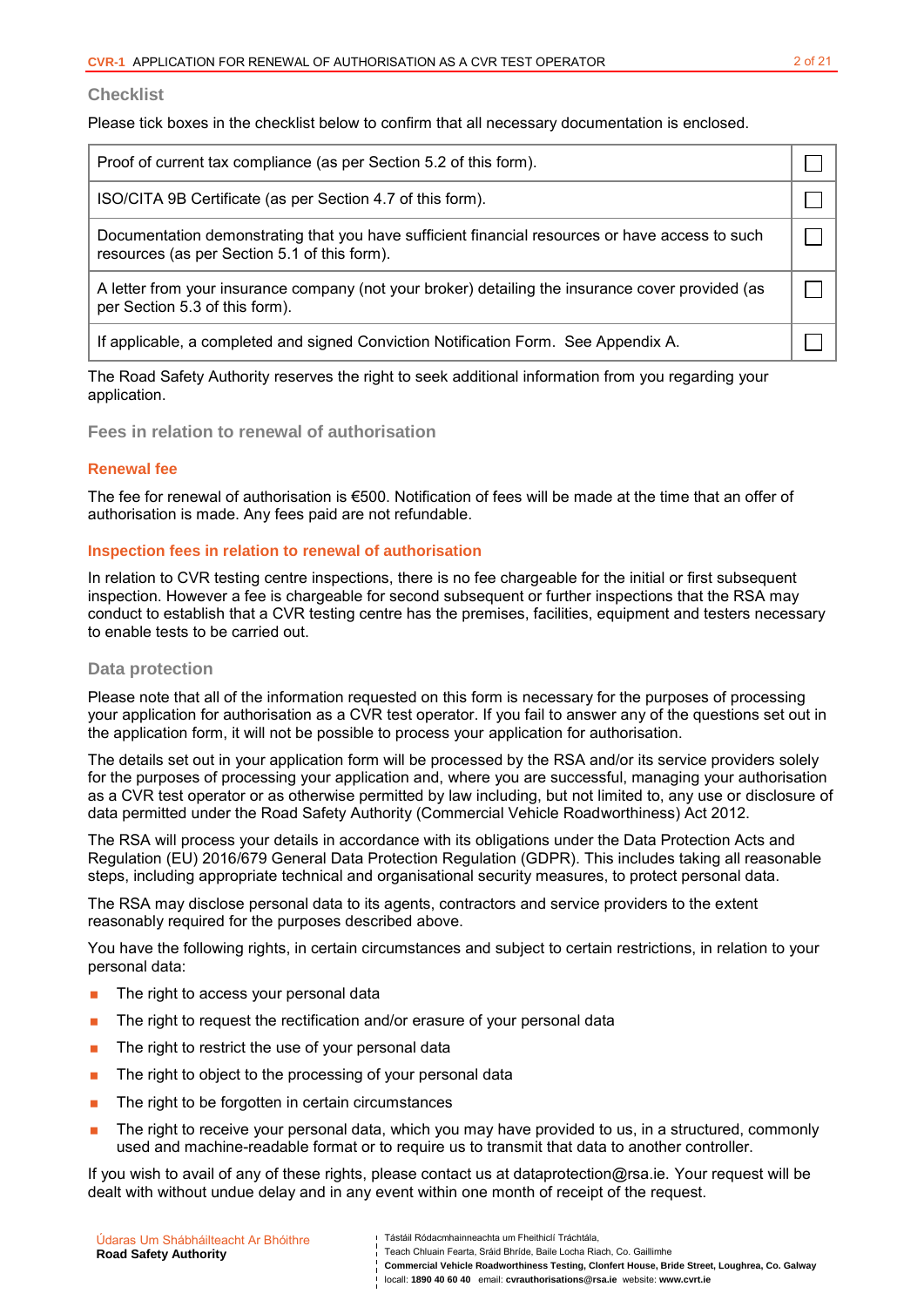# **1. APPLICANT DETAILS: INDIVIDUAL / SOLE TRADER**

## **1.1 Personal details**

| First name                                |  |
|-------------------------------------------|--|
| Surname                                   |  |
| Trading name (if different from<br>above) |  |
| Testing centre address                    |  |
|                                           |  |
| Date of birth                             |  |
| PPS Number                                |  |
| Email address                             |  |
| Phone number                              |  |
| Mobile phone number                       |  |

## **1.2 Nature of business activity**

Please indicate the nature of your business activity – tick all the boxes that apply.

| Repair garage                     | Dealership                   | Testing centre |
|-----------------------------------|------------------------------|----------------|
| Licensed road haulage<br>operator | Own-account haulage operator | Bus operator   |
| Other                             | If Other, please specify:    |                |

## **1.3 Date of application**

| Please enter the date on which you are making the application. |  |
|----------------------------------------------------------------|--|
|                                                                |  |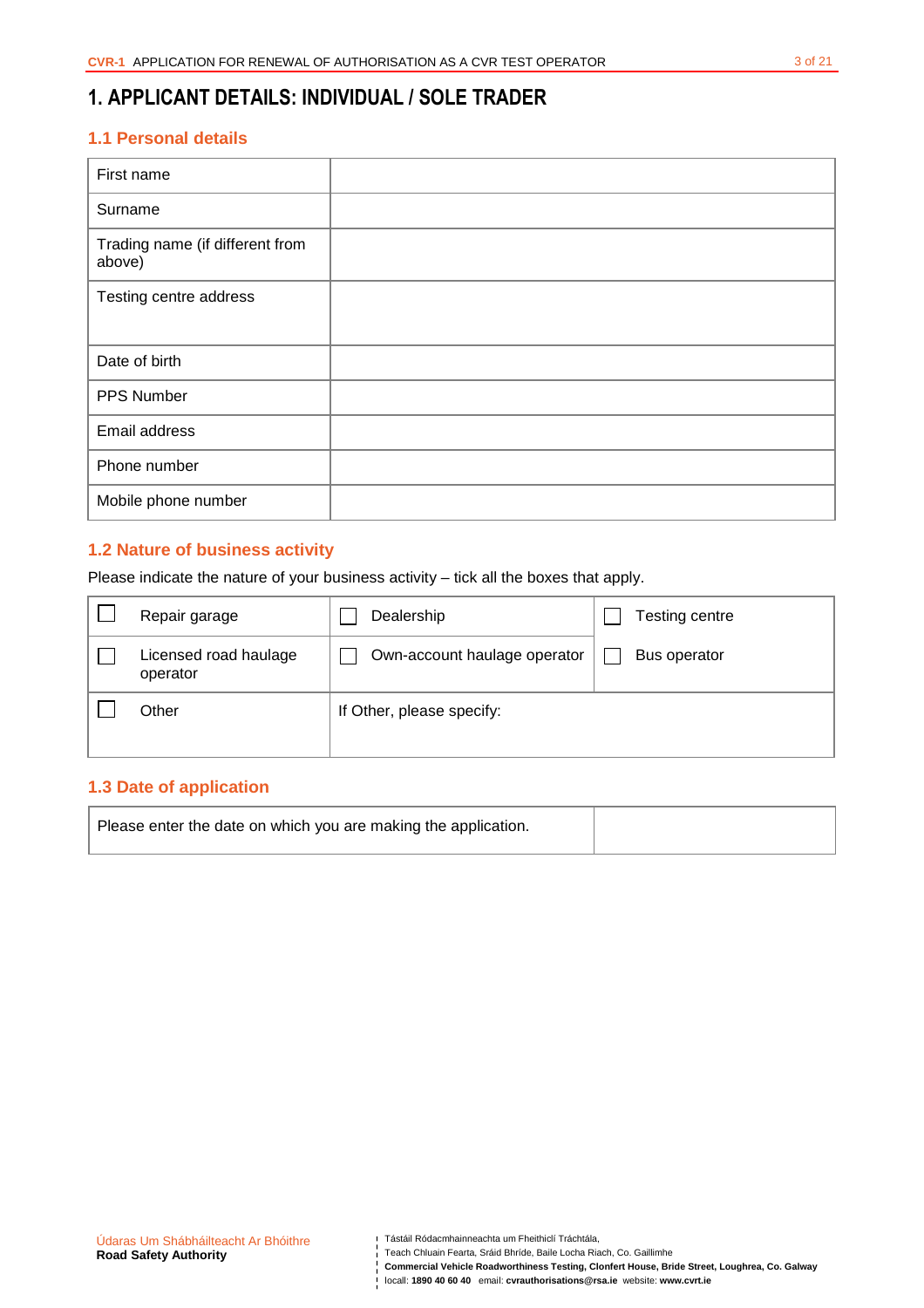# **2. APPLICANT DETAILS: LIMITED LIABILITY COMPANY**

## **2.1 General details**

| Company name                              |  |
|-------------------------------------------|--|
| Trading name (if different from<br>above) |  |
| Registered address                        |  |
| Testing centre address                    |  |
| Company registration number               |  |
| Phone number                              |  |
| Email address                             |  |

## **2.2 Contact person in relation to this application**

| First name          |  |
|---------------------|--|
| Surname             |  |
| Position            |  |
| Phone number        |  |
| Mobile phone number |  |
| Email address       |  |

## **2.3 Nature of business activity**

Please indicate the nature of your business activity – tick all the boxes that apply.

| Repair garage                     | Dealership                   | Testing centre |
|-----------------------------------|------------------------------|----------------|
| Licensed road haulage<br>operator | Own-account haulage operator | Bus operator   |
| Other                             | If Other, please specify:    |                |

## **2.4 Date of application**

| Enter the date on which you are making the application. |  |
|---------------------------------------------------------|--|
|                                                         |  |

## **2.5 Number of company officers**

| Specify the number of company officers (directors and company |  |
|---------------------------------------------------------------|--|
| secretary).                                                   |  |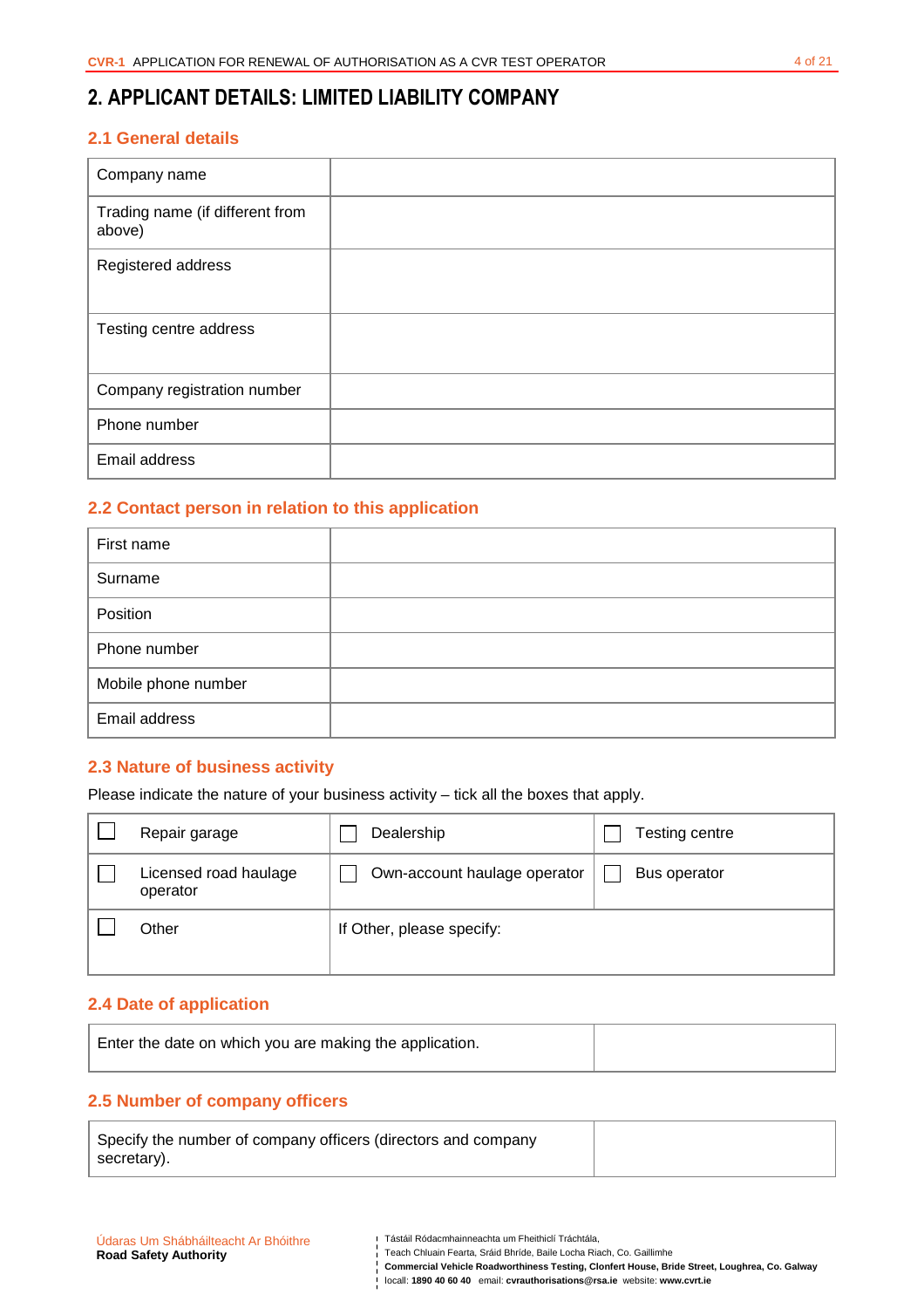#### **2.6 Company directors and company secretary**

Please provide details of all directors and the company secretary.

| First name          |  |
|---------------------|--|
| Surname             |  |
| Position            |  |
| Address             |  |
|                     |  |
| PPS Number          |  |
| Email address       |  |
| Phone number        |  |
| Mobile phone number |  |

| First name          |  |
|---------------------|--|
| Surname             |  |
| Position            |  |
| Address             |  |
|                     |  |
| PPS Number          |  |
| Email address       |  |
| Phone number        |  |
| Mobile phone number |  |

| First name          |  |
|---------------------|--|
| Surname             |  |
| Position            |  |
| Address             |  |
|                     |  |
| PPS Number          |  |
| Email address       |  |
| Phone number        |  |
| Mobile phone number |  |

Provide additional copies of this page if necessary. **Additional page no. Additional page no.** 

Teach Chluain Fearta, Sráid Bhríde, Baile Locha Riach, Co. Gaillimhe

**Commercial Vehicle Roadworthiness Testing, Clonfert House, Bride Street, Loughrea, Co. Galway**  locall: **1890 40 60 40** email: **cvrauthorisations@rsa.ie** website: **www.cvrt.ie**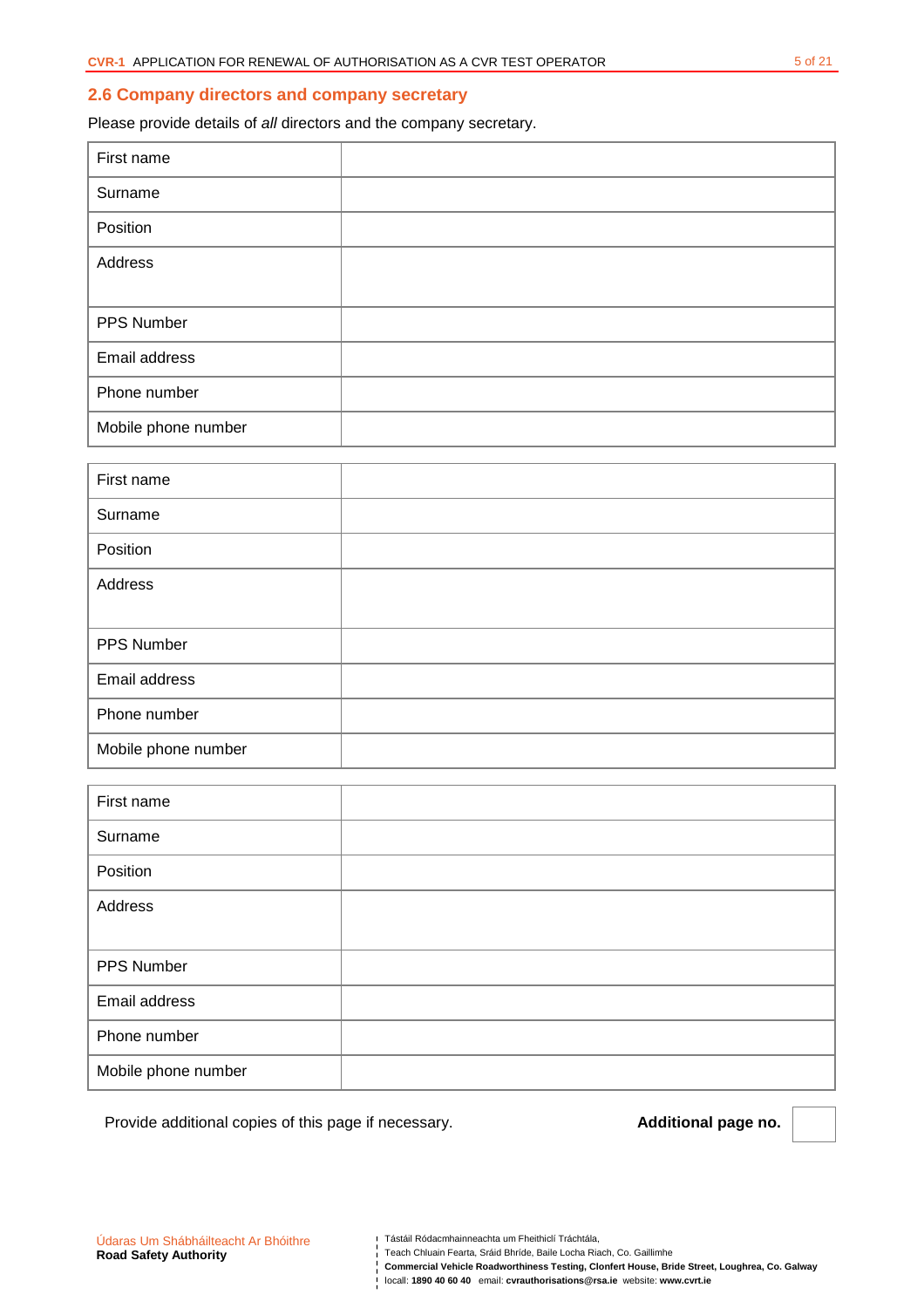## **3. APPLICANT DETAILS: UNINCORPORATED ASSOCIATION**

## **3.1 General details**

| Name of partnership, cooperative,<br>etc  |  |
|-------------------------------------------|--|
| Trading name (if different from<br>above) |  |
| Testing centre address                    |  |
| Phone number                              |  |
| Email address                             |  |

## **3.2 Contact person in relation to this application**

| First name          |  |
|---------------------|--|
| Surname             |  |
| Position            |  |
| Phone number        |  |
| Mobile phone number |  |
| Email address       |  |

### **3.3 Nature of business activity**

Please indicate the nature of your business activity – tick all the boxes that apply.

| Repair garage                     | Dealership                   | Testing centre |
|-----------------------------------|------------------------------|----------------|
| Licensed road haulage<br>operator | Own-account haulage operator | Bus operator   |
| Other                             | If Other, please specify:    |                |

### **3.4 Date of application**

| Enter the date on which you are making the application. |  |
|---------------------------------------------------------|--|
|                                                         |  |

## **3.5 Number of association officers**

| Specify the number of association officers (partners or members of the |  |
|------------------------------------------------------------------------|--|
| management committee).                                                 |  |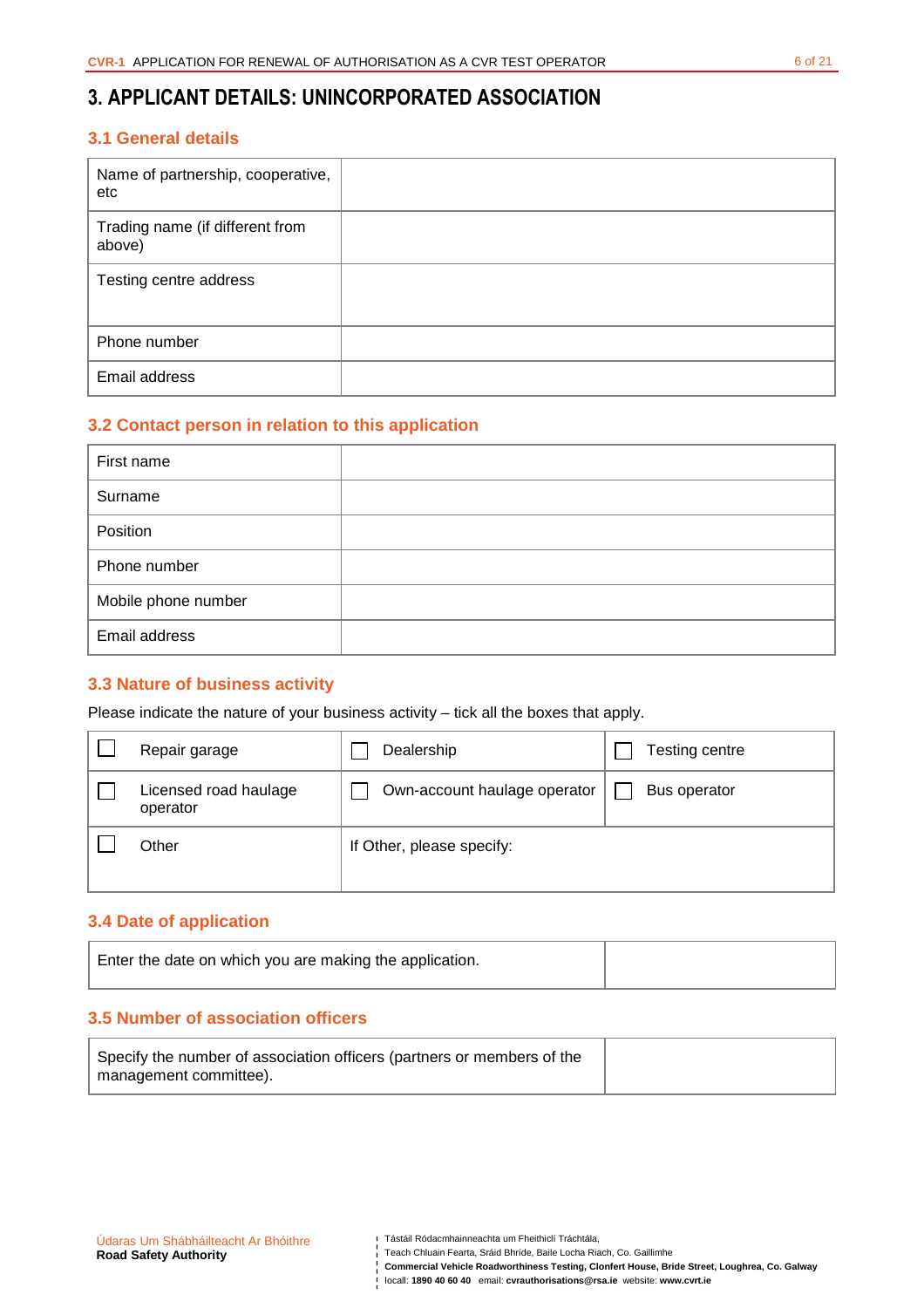#### **3.6 Partners or management members of the unincorporated association**

Please provide details of all partners or (in the case of a cooperative or other unincorporated association) the secretary of the cooperative and all members of the committee of management.

| First name          |  |
|---------------------|--|
| Surname             |  |
| Position            |  |
| Address             |  |
|                     |  |
| PPS Number          |  |
| Email address       |  |
| Phone number        |  |
| Mobile phone number |  |
| First name          |  |
| Surname             |  |
| Position            |  |
| Address             |  |
|                     |  |
| PPS Number          |  |
| Email address       |  |
| Phone number        |  |
| Mobile phone number |  |
| First name          |  |
| Surname             |  |
| Position            |  |
| Address             |  |
|                     |  |
| PPS Number          |  |
| Email address       |  |
| Phone number        |  |
| Mobile phone number |  |

Provide additional copies of this page if necessary. **Additional page no. Additional page no.** 

Teach Chluain Fearta, Sráid Bhríde, Baile Locha Riach, Co. Gaillimhe

**Commercial Vehicle Roadworthiness Testing, Clonfert House, Bride Street, Loughrea, Co. Galway**  locall: **1890 40 60 40** email: **cvrauthorisations@rsa.ie** website: **www.cvrt.ie**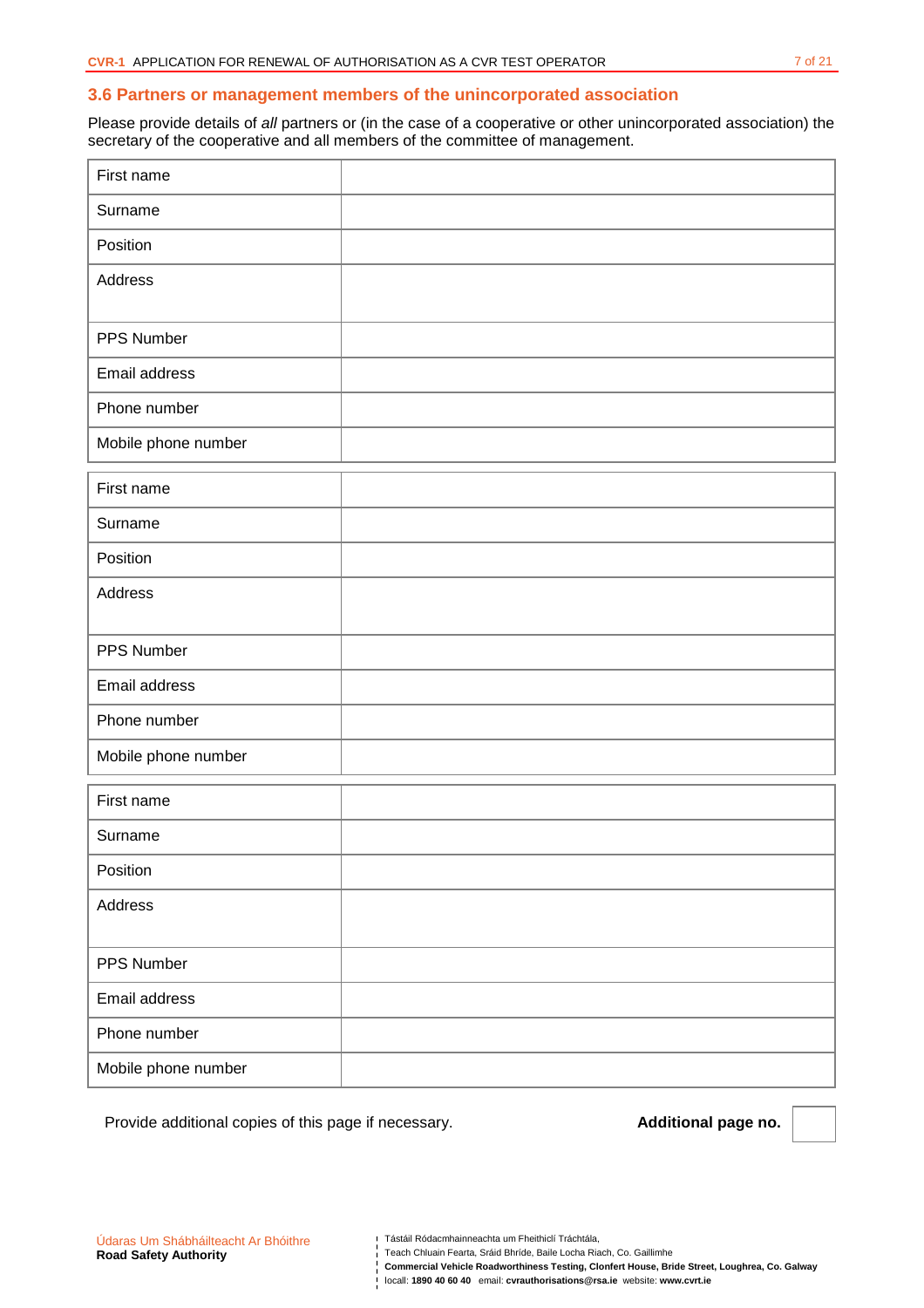## **4. THE CVR TESTING CENTRE TO WHICH THIS APPLICATION APPLIES**

## **4.1 Opening hours**

Please indicate below the normal opening hours for the CVR testing centre.

|           | <b>Opening Time</b> | <b>Closing Time</b> |
|-----------|---------------------|---------------------|
| Monday    |                     |                     |
| Tuesday   |                     |                     |
| Wednesday |                     |                     |
| Thursday  |                     |                     |
| Friday    |                     |                     |
| Saturday  |                     |                     |

#### **4.2 Person responsible for management**

Please enter contact details of the person responsible for day-to-day management of the CVR testing centre.

| First name          |  |
|---------------------|--|
| Surname             |  |
| Position            |  |
| Address             |  |
|                     |  |
| Email address       |  |
| Phone number        |  |
| Mobile phone number |  |

### **4.3 CVR vehicle types**

Please tick the appropriate box(es) below to indicate the type(s) of vehicle that the testing centre is currently authorised to test.

| Heavy Commercial Vehicle | <b>Light Commercial Vehicle</b> |
|--------------------------|---------------------------------|
| ADR                      | Tractor (Category T)            |

#### **4.4 Number of anticipated tests**

Please indicate the **number** of CVR tests that you anticipate will be conducted on an annual basis.

| Heavy Commercial Vehicle |  | <b>Light Commercial Vehicle</b> |  |
|--------------------------|--|---------------------------------|--|
| ADR                      |  | Tractor (Category T)            |  |

### **4.5 CVR testing lanes currently at testing centre**

| Number of Heavy Commercial Vehicle testing lanes |  |  |  |  |
|--------------------------------------------------|--|--|--|--|
| Number of Light Commercial Vehicle testing lanes |  |  |  |  |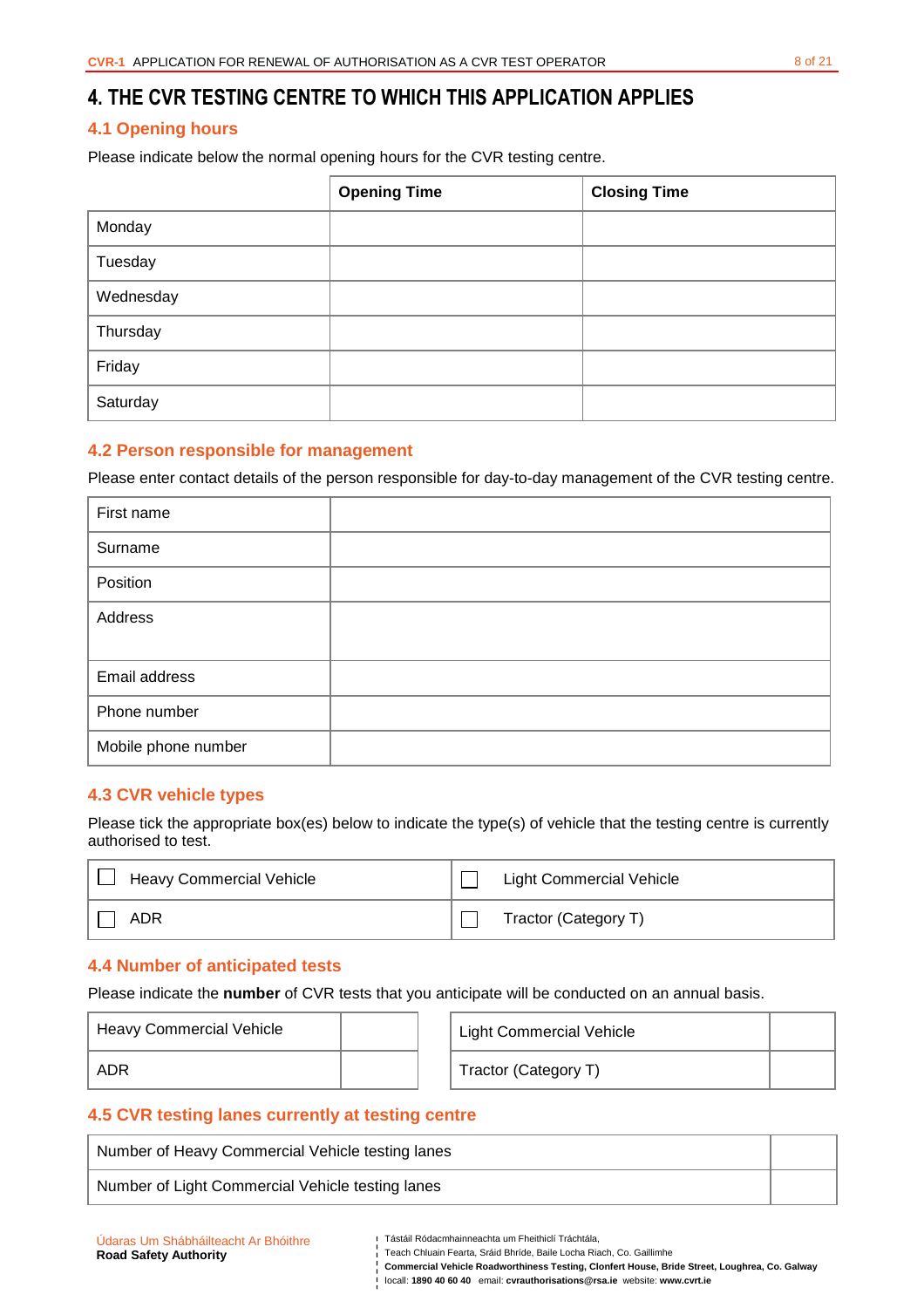### **4.6 Quality assurance and performance monitoring**

Tick this box to confirm that you have quality control measures in place to deliver consistent CVR testing and that these are available for inspection.

## **4.7 ISO 9001 Certification**

It is a requirement of the renewal of your authorisation that you must be the holder of ISO 9001 incorporating the requirements of CITA Recommendation 9B.

| Tick this box to confirm that you hold ISO 9001/CITA 9B Certification. |  |
|------------------------------------------------------------------------|--|
|                                                                        |  |

## **4.8 Planning and building regulations**

Tick this box to confirm that the testing centre complies with the requirements of the Planning and Development Acts and all applicable Building Regulations.

### **4.9 Health and safety legislation**

| Tick this box to confirm that your practices and procedures and premises conform with the<br>requirements of the Safety, Health and Welfare at Work Act 2005 and applicable Regulations. |            |  |           |  |
|------------------------------------------------------------------------------------------------------------------------------------------------------------------------------------------|------------|--|-----------|--|
| Have you ever been convicted of an offence under the Safety, Health and<br>Welfare at Work Act 2005?                                                                                     | <b>Yes</b> |  | <b>No</b> |  |
| If the answer is Yes, please state the nature and the date of the conviction.                                                                                                            |            |  |           |  |

## **4.10 RSA CVRT branding guidelines**

RSA CVRT branding requirements are set out in the RSA's Premises and Equipment Guidelines for CVR Test Operators. This document is available on the RSA website at www.cvrt.ie.

| Does your testing centre comply with the RSA CVRT Branding Guidelines?<br>Yes<br>No                                                                                                         |
|---------------------------------------------------------------------------------------------------------------------------------------------------------------------------------------------|
| If the answer is No, please indicate what measures you are taking to comply with the RSA CVRT<br>Branding Guidelines (and note these must be in place before any authorisation is granted). |
|                                                                                                                                                                                             |
|                                                                                                                                                                                             |
|                                                                                                                                                                                             |

 $\Box$ 

 $\Box$ 

| Udaras Um Shábháilteacht Ar Bhóithre |
|--------------------------------------|
| <b>Road Safety Authority</b>         |

Tástáil Ródacmhainneachta um Fheithiclí Tráchtála,

Teach Chluain Fearta, Sráid Bhríde, Baile Locha Riach, Co. Gaillimhe

**Commercial Vehicle Roadworthiness Testing, Clonfert House, Bride Street, Loughrea, Co. Galway**  locall: **1890 40 60 40** email: **cvrauthorisations@rsa.ie** website: **www.cvrt.ie**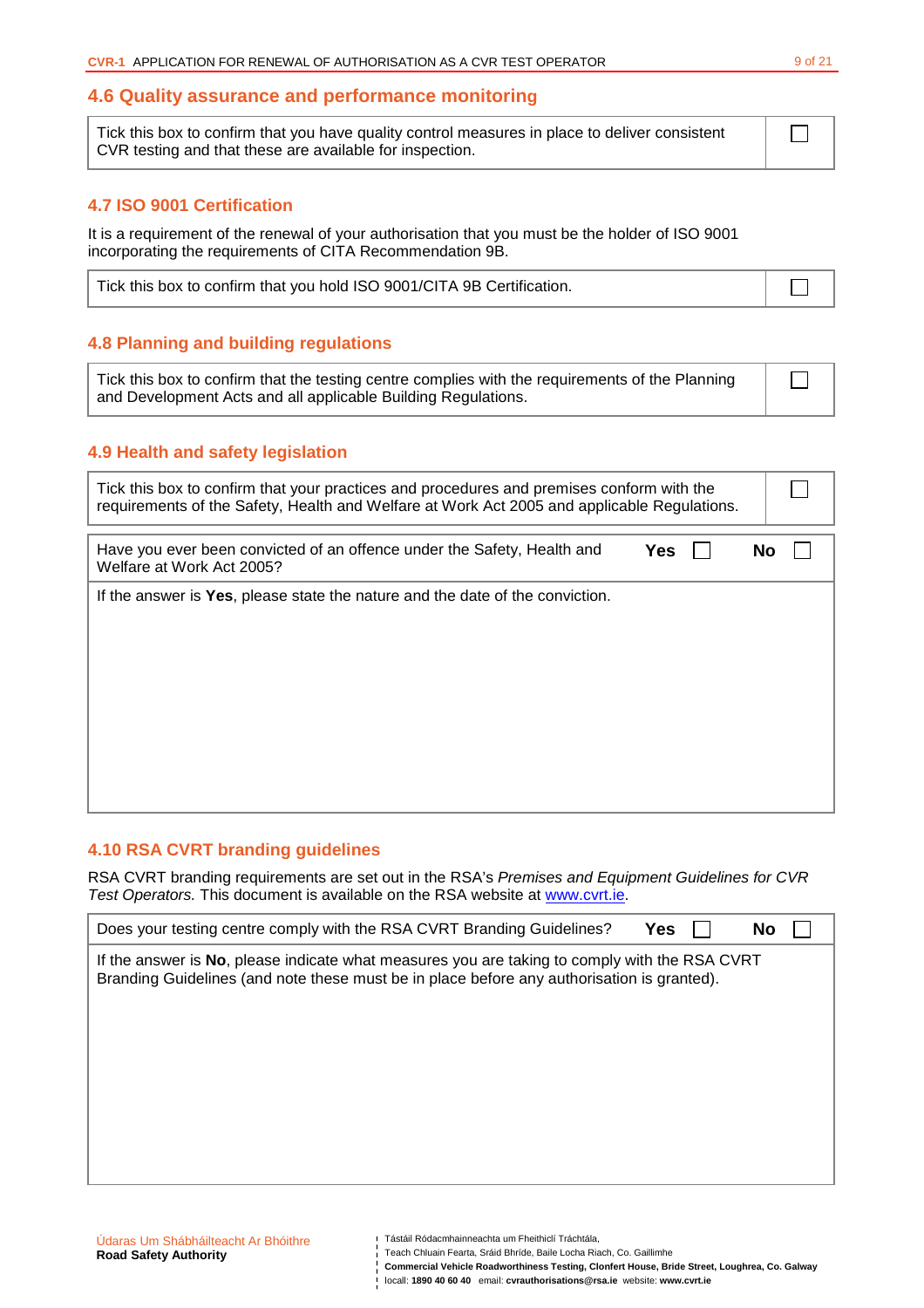#### **4.11 Recording of complaints**

Tick this box to confirm that you have a system in place to record any complaints received by you in connection with the carrying out of CVR tests at your CVR testing centre.

Please provide details of your system for handling complaints.

### **4.12 Protection of personal data**

Tick this box to confirm that you have measures in place to ensure compliance with the data security obligation of the Data Protection Acts.

### **4.13 Display of CVR Test Operator Authorisation**

Tick this box to confirm that you have arrangements for displaying a CVR Test Operator Authorisation.

#### **4.14 Recording of identification presented prior to testing**

Tick this box to confirm that you have measures in place to record the type of ID (passport or driving licence) presented by a person prior to testing or retesting a vehicle.

#### **Conformance issues**

Please explain (in writing) any issues that you may have regarding conformance with Sections **4.6** to **4.14**.

## **4.15 Towing and storage services**

| Are you interested in providing towing and storage facilities for CVR     | <b>Yes</b> | <b>No</b> |
|---------------------------------------------------------------------------|------------|-----------|
| vehicles that are detained or immobilised as a consequence of enforcement |            |           |
| activities?                                                               |            |           |

 $\Box$ 

П

 $\vert \ \ \vert$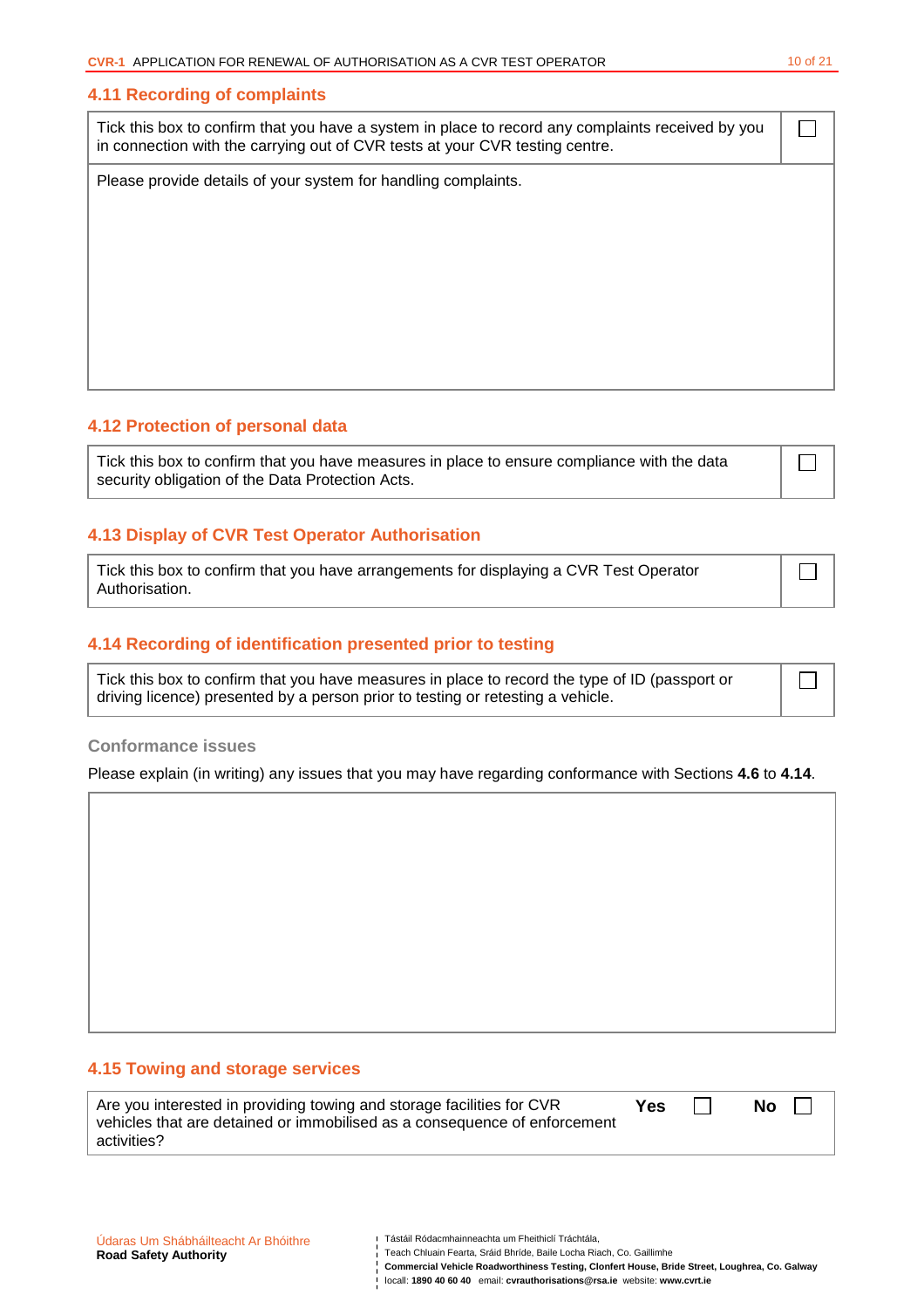### **4.16 Names of existing / proposed CVR testers**

Please provide details of the CVR testers employed or to be employed at the CVR testing centre, and tick the boxes to indicate the types of vehicle they are authorised to test.

| Name of tester / proposed tester | Date of birth | <b>HCV</b>               | LCV    | <b>ADR</b>               | <b>Tractor</b><br>(Category T) |
|----------------------------------|---------------|--------------------------|--------|--------------------------|--------------------------------|
|                                  |               |                          | П      |                          |                                |
|                                  |               | $\Box$                   | $\Box$ | $\Box$                   | $\Box$                         |
|                                  |               |                          | $\Box$ |                          |                                |
|                                  |               | $\blacksquare$           | П      | $\blacksquare$           | $\sim$                         |
|                                  |               | $\Box$                   | $\Box$ | $\Box$                   | $\Box$                         |
|                                  |               |                          | П      |                          | $\sim$                         |
|                                  |               | $\overline{\phantom{0}}$ | П      | $\mathbb{R}^n$           | $\Box$                         |
|                                  |               |                          | П      |                          | $\mathcal{L}_{\mathcal{A}}$    |
|                                  |               | $\overline{\phantom{a}}$ | П      | $\blacksquare$           | $\Box$                         |
|                                  |               | $\Box$                   | $\Box$ | $\Box$                   | $\Box$                         |
|                                  |               |                          | $\Box$ | $\overline{\phantom{a}}$ | $\Box$                         |
|                                  |               |                          | П      |                          | $\sim 10$                      |
|                                  |               |                          |        |                          |                                |
|                                  |               | $\Box$                   | $\Box$ | $\Box$                   | $\Box$                         |
|                                  |               | $\Box$                   | $\Box$ | $\Box$                   | $\Box$                         |

Teach Chluain Fearta, Sráid Bhríde, Baile Locha Riach, Co. Gaillimhe

locall: **1890 40 60 40 email: cvrauthorisations@rsa.ie** website: www.cvrt.ie<br>| locall: **1890 40 60 40** email: cvrauthorisations@rsa.ie website: www.cvrt.ie

**Commercial Vehicle Roadworthiness Testing, Clonfert House, Bride Street, Loughrea, Co. Galway**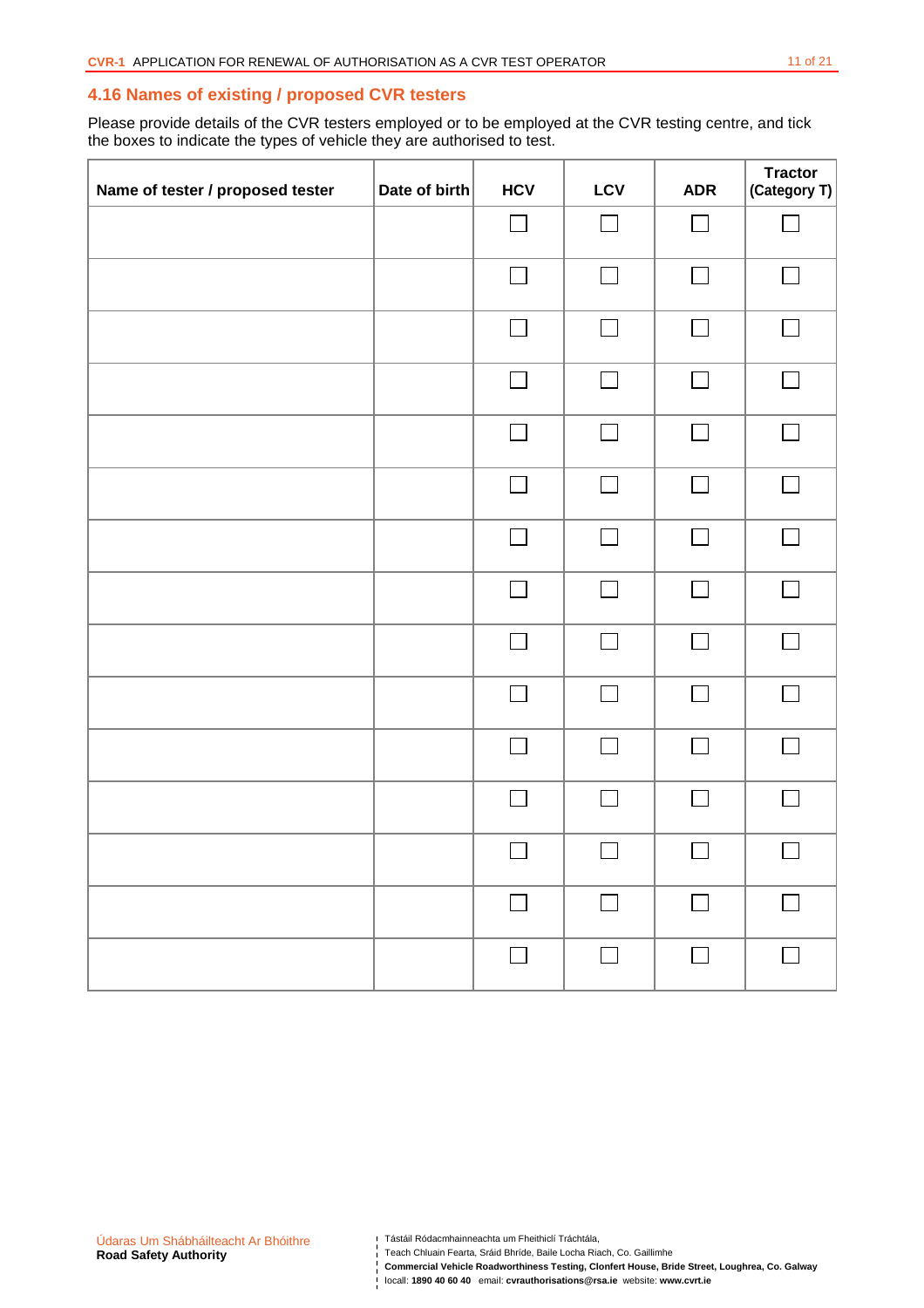### **4.17 Details of test equipment for Light Commercial Vehicles**

Tick the boxes below to confirm that the test lanes intended for testing LCVs\* have the equipment listed.

| Ref.           | <b>Light Commercial Vehicle Test Lane</b>                                                          |   |
|----------------|----------------------------------------------------------------------------------------------------|---|
| 1              | Light goods vehicle roller brake tester                                                            |   |
| $\overline{2}$ | Decelerometer                                                                                      |   |
| 3              | 4.7 tonne lift (7 metre pit is acceptable)                                                         |   |
| $\overline{4}$ | 2.8 tonne jacking beam                                                                             |   |
| 5              | Headlamp aim tester mounted on rails                                                               |   |
| 6              | Emissions gas analyser                                                                             |   |
| $\overline{7}$ | Diesel smoke opacity meter                                                                         |   |
| 8              | Suspension tester                                                                                  |   |
| 9              | Steering side slip plate                                                                           |   |
| 10             | Wheel play detector                                                                                |   |
| 11             | Low voltage inspection lamp                                                                        |   |
| 12             | Tyre tread depth gauge                                                                             |   |
| 13             | Lever (1 metre long)                                                                               |   |
| 14             | Tyre inflation equipment                                                                           |   |
| 15             | Tool for pressing brake pedal                                                                      |   |
| 16             | Wheel chocks                                                                                       |   |
| 17             | Light check mirrors                                                                                |   |
| 18             | Pit lights                                                                                         |   |
| 19             | Smoke extraction system                                                                            |   |
| 20             | Glass opacity meter                                                                                |   |
| 21             | Diesel data books, charts, discs                                                                   |   |
| 22             | An OBD scan tool (required from 1 Jan 2023)                                                        | П |
| 23             | A device to detect LPG/CNG/LNG leakage, if such vehicles are tested (Required from<br>1 Jan 2023). |   |

\* The Road Safety Authority's Premises and Equipment Guidelines for CVR Test Operators provides details of this equipment. This document is available on the RSA website at www.cvrt.ie.

Teach Chluain Fearta, Sráid Bhríde, Baile Locha Riach, Co. Gaillimhe

**Commercial Vehicle Roadworthiness Testing, Clonfert House, Bride Street, Loughrea, Co. Galway**  locall: **1890 40 60 40 email: cvrauthorisations@rsa.ie** website: www.cvrt.ie<br>| locall: **1890 40 60 40** email: cvrauthorisations@rsa.ie website: www.cvrt.ie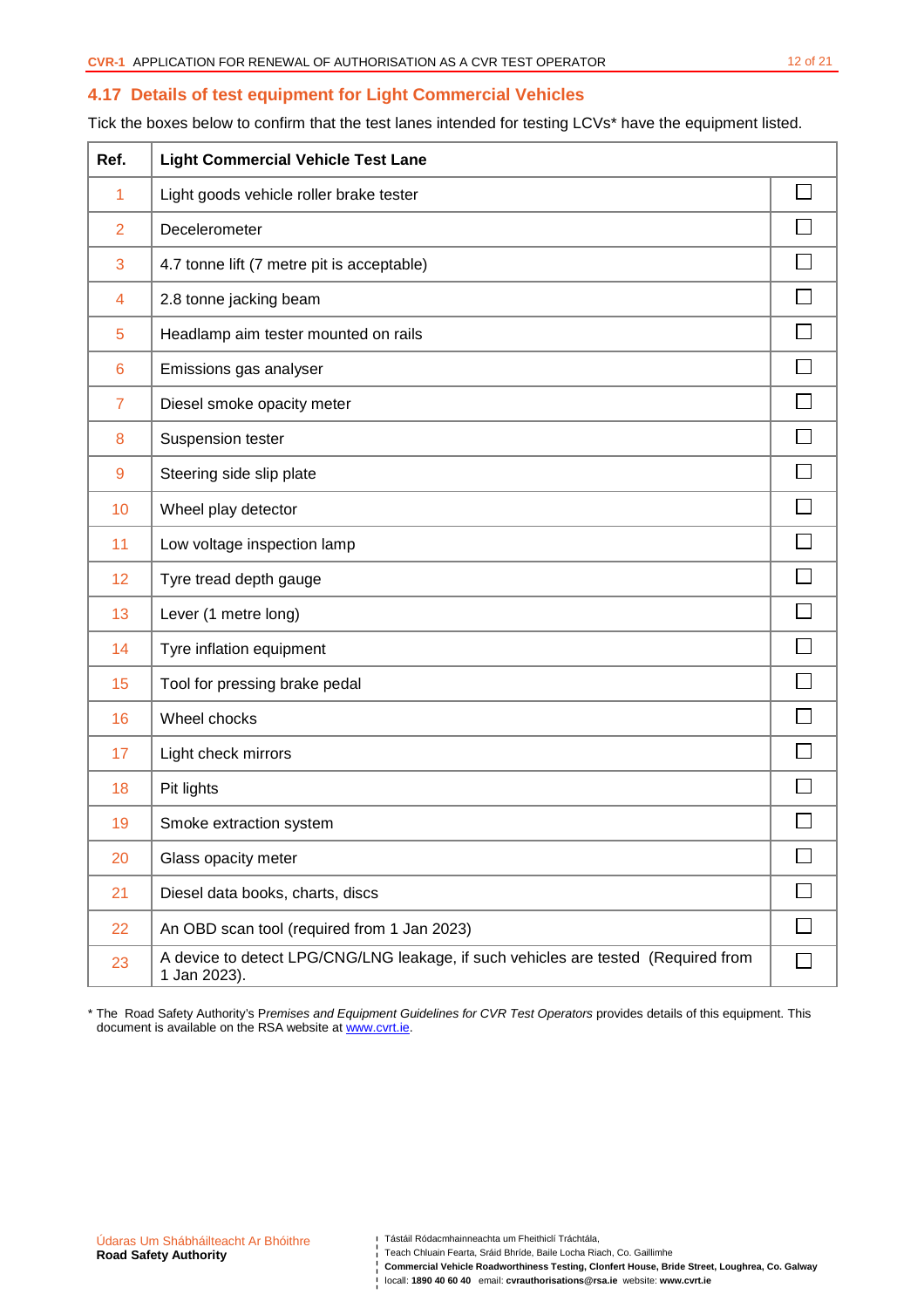#### **4.18 Details of test equipment for Heavy Commercial Vehicles**

Tick the boxes below to confirm that the test lanes intended for testing HCVs\* have the equipment listed.

| Ref.            | <b>Heavy Commercial Vehicle Test Lane</b>                                                                              |              |
|-----------------|------------------------------------------------------------------------------------------------------------------------|--------------|
| 1               | Low voltage inspection lamp                                                                                            |              |
| $\overline{2}$  | 15 tonne jacking system with appropriate extensions and saddles                                                        |              |
| 3               | Headlamp aim tester                                                                                                    |              |
| 4               | Heavy goods vehicle roller brake tester                                                                                |              |
| 5               | Axle load simulator                                                                                                    |              |
| $6\phantom{1}6$ | Air brake pressure gauges and suzie connection                                                                         |              |
| $\overline{7}$  | Pinch bar (1 metre long)                                                                                               |              |
| 8               | Emissions gas analyser                                                                                                 |              |
| $\overline{9}$  | Diesel smoke opacity meter                                                                                             |              |
| 10              | Steering side slip plate                                                                                               |              |
| 11              | Decelerometer                                                                                                          |              |
| 12              | Fifth wheel measuring pin                                                                                              |              |
| 13              | An instrument for checking accurately the speed setting of a speed limiter                                             |              |
| 14              | Tool for measuring trailer kingpin                                                                                     |              |
| 15              | Tyre thread depth gauge                                                                                                |              |
| 16              | Tyre inflation equipment                                                                                               |              |
| 17              | Wheel chocks                                                                                                           |              |
| 18              | Wheel play detectors                                                                                                   |              |
| 19              | Test plug for checking ABS/EBS warning light systems on trailers, including tool to<br>check ISO 7638 connector output |              |
| 20              | Mirror check area                                                                                                      |              |
| 21              | Air gauge for by-passing LSV                                                                                           |              |
| 22              | 20 inch pliers                                                                                                         | $\mathbf{r}$ |
| 23              | Tool for pressing brake pedal                                                                                          |              |
| 24              | Light check mirrors                                                                                                    |              |
| 25              | Pit lights                                                                                                             |              |
| 26              | Smoke extraction                                                                                                       |              |
| 27              | Glass opacity meter                                                                                                    |              |
| 28              | Diesel data book/charts/discs                                                                                          |              |
| 29              | An OBD scan tool (required from 1 Jan 2023)                                                                            |              |
| 30              | A device to detect LPG/CNG/LNG leakage, if such vehicles are tested (Required from<br>1 Jan 2023).                     |              |

**\*** The Road Safety Authority's Premises and Equipment Guidelines for CVR Test Operators provides details of this equipment. This document is available on the RSA website at www.cvrt.ie.

Teach Chluain Fearta, Sráid Bhríde, Baile Locha Riach, Co. Gaillimhe

**Commercial Vehicle Roadworthiness Testing, Clonfert House, Bride Street, Loughrea, Co. Galway**  locall: **1890 40 60 40** email: **cvrauthorisations@rsa.ie** website: **www.cvrt.ie**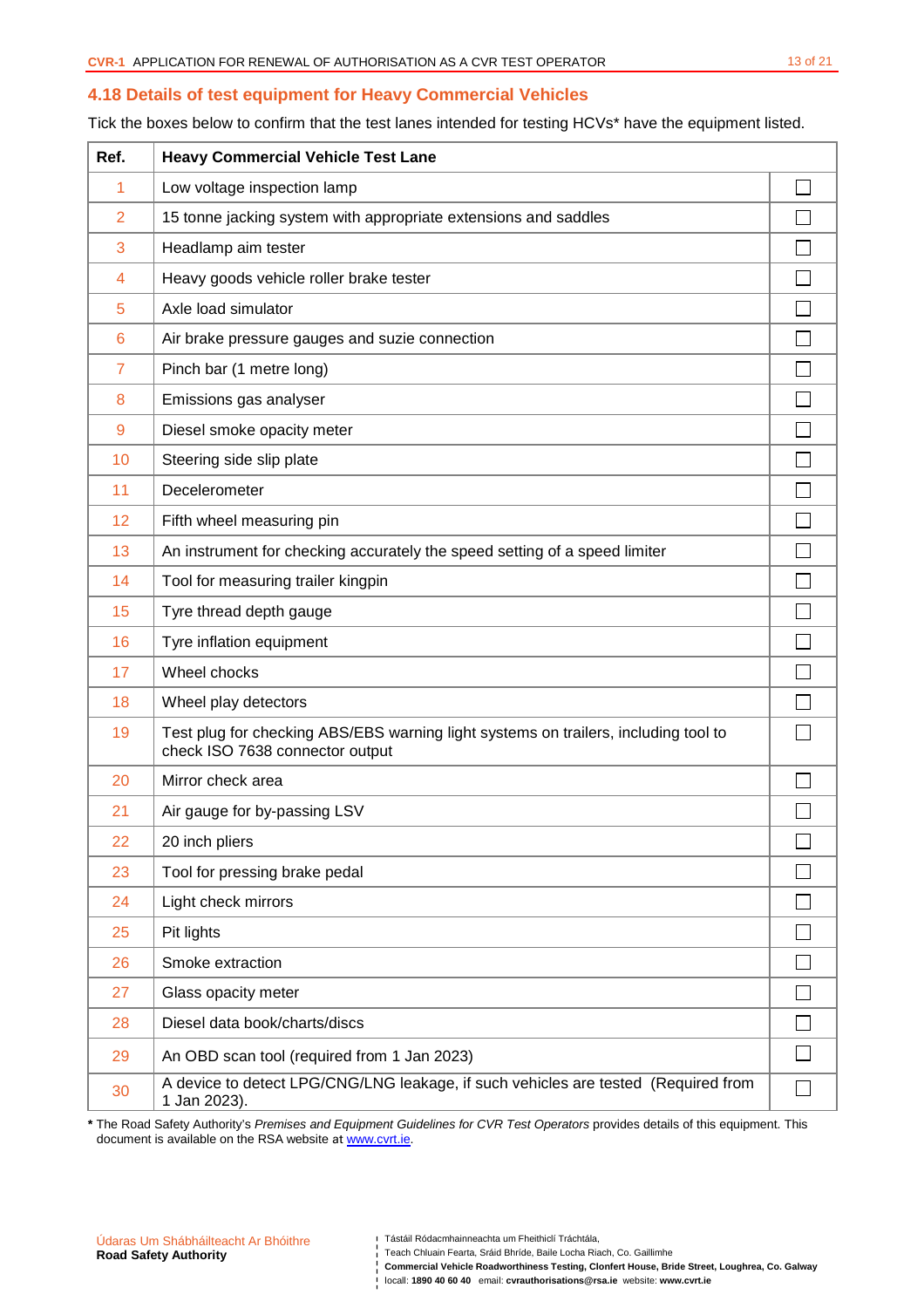## **4.19 Conformance of the testing centre building with the RSA's Premises and Equipment Guidelines for CVR Test Operators**

Tick this box to confirm that your testing centre building conforms fully with the requirements of the Premises and Equipment Guidelines for CVR Test Operators published by the Road Safety Authority. This document is available on the RSA website at www.cvrt.ie.

**Details of any non-conformance with testing centre building requirements** 

If you cannot confirm that the building conforms with the requirements of the RSA's Premises and Equipment Guidelines for CVR Test Operators**,** please provide details of the specific aspects of the building that do not conform.

Provide additional copies of this page if necessary. **Additional page no. Additional page no.** 

 $\Box$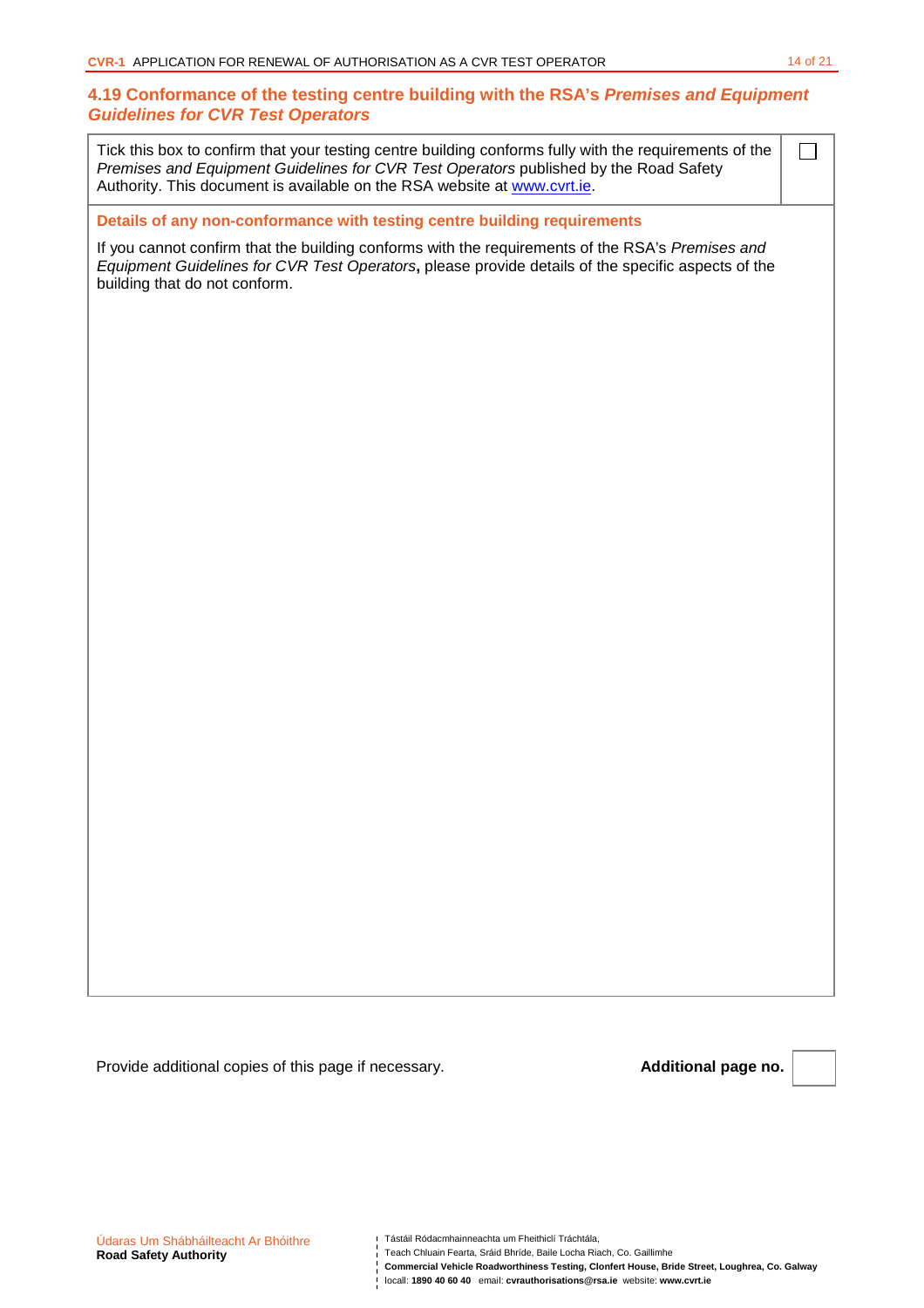## **5. FINANCIAL RESOURCES, TAX CLEARANCE AND INSURANCE REQUIREMENTS**

### **5.1 Financial resources**

Applicants are required to demonstrate that they have, or have the capacity to obtain, the necessary financial resources to provide CVR testing in respect of the authorisation being sought.

Applicants are required to submit financial statements as set out below. If the applicant is a subsidiary of a group, the information is required for both the subsidiary and the parent company. If the applicant is a partnership or association, the information is required for each member of the partnership or association.

- **If audited accounts are available**: a copy of audited annual accounts in the name of the applicant that cover the last two years of trading or, if the applicant has been trading for less than two years, for the period of trading that is available.
- **If audited accounts are not available**: a copy of unaudited annual accounts that cover the past two years of trading or, if the applicant has been trading for less than two years, for the period of trading that is available. If submitting unaudited accounts, you must also submit:
	- An accountant's letter stating that, to the best of their knowledge and based on the information provided to them, the accounts are a fair representation of the financial position of the applicant; and
	- A letter from your bank confirming that you have the necessary financial resources.

### **5.2 Tax clearance**

Applicants are required to demonstrate that they are tax compliant at the time of making this application. This requirement can be fulfilled by providing your PPSN/Tax Reference Number and your Tax Clearance Access Number which can be printed from the Revenue Online Service (ROS) (Tax Clearance Application Result section).

### **5.3 Insurance cover**

Applicants are required to submit a letter from their insurance company (not their broker) specifying the level of insurance cover held for public liability and professional liability. This cover should meet the requirements set out in the RSA's Premises and Equipment Guidelines for CVR Test Operators, which is available on the RSA website at www.cvrt.ie.

The Road Safety Authority reserves the right to seek additional information from you regarding your financial resources and insurance cover.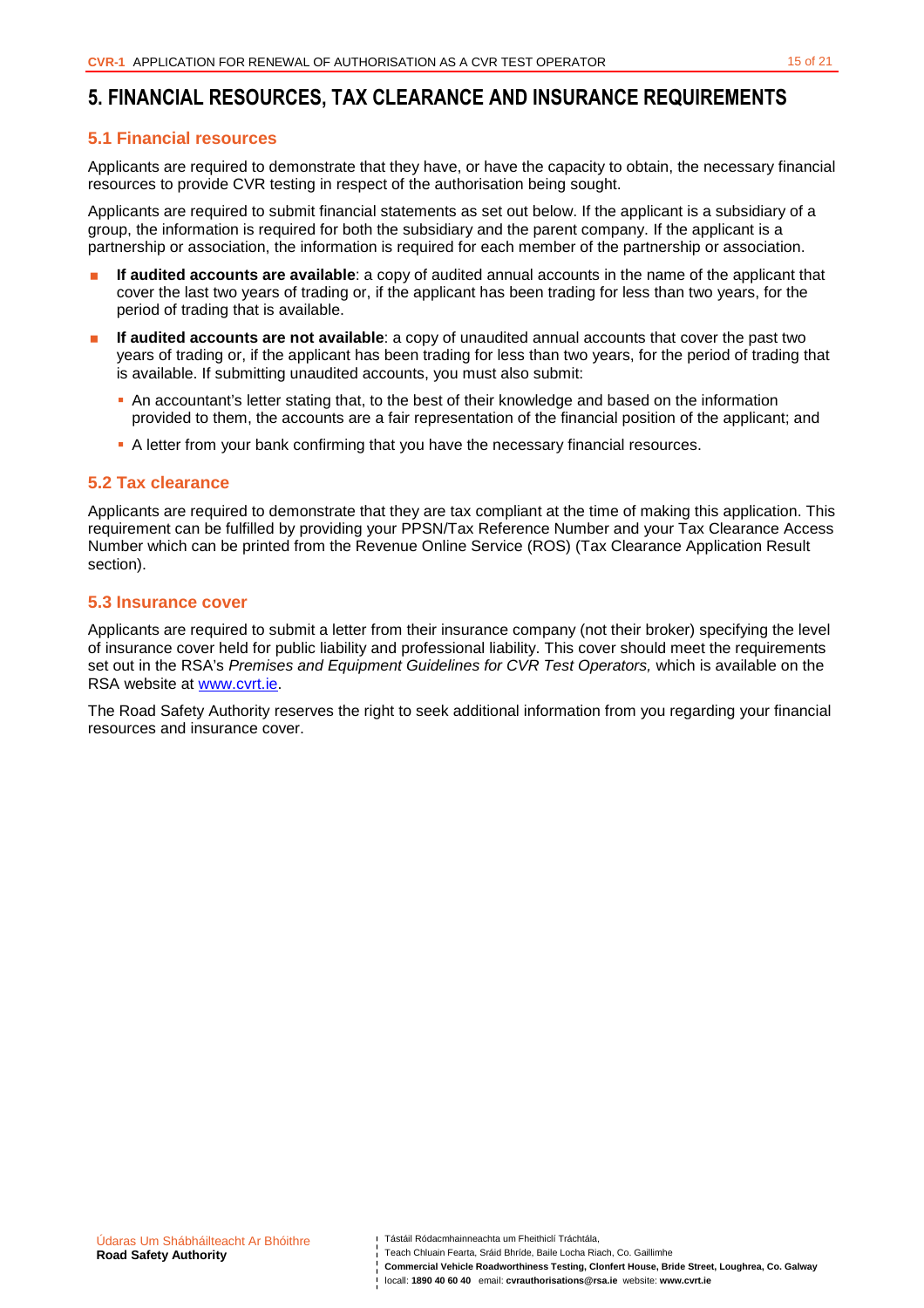## **6. FIT AND PROPER PERSON REQUIREMENT**

The Road Safety Authority **must** be satisfied that applicants are 'fit and proper persons' to be CVR test operators.

## **6.1 Notification of specified offences**

In applying for renewal of authorisation as a CVR test operator, the applicant(s) or, in the case of a company, **each director and the company secretary**, or, in the case of an unincorporated association, **each partner or member of the committee of management** must notify the Road Safety Authority if he or she has been convicted in the State or in any other jurisdiction of any of the offences specified in Section 12(1) of the Road Safety Authority (Commercial Vehicle Roadworthiness) Act 2012. These offences are listed in Appendix A of this application form.

| <b>Step</b> | Question                                                                                                                                                                                       | Please answer by ticking the appropriate<br>boxes below, and then proceed as<br>indicated. |  |                                      |  |  |
|-------------|------------------------------------------------------------------------------------------------------------------------------------------------------------------------------------------------|--------------------------------------------------------------------------------------------|--|--------------------------------------|--|--|
|             | Have you (as a sole trader) or any director or the<br>company secretary of your company or any partner<br>or member of the committee of management of                                          | No                                                                                         |  | Proceed to Section 7 (next)<br>page) |  |  |
|             | your unincorporated association ever been<br>convicted of an offence specified in Section 12(1)<br>of the $2012$ Act?                                                                          | Yes                                                                                        |  | Proceed to Step 2 below.             |  |  |
| 2           | Have details of ALL such conviction(s) previously<br>been submitted to the Road Safety Authority?                                                                                              | Yes                                                                                        |  | Proceed to Section 7 (next)<br>page) |  |  |
|             |                                                                                                                                                                                                | No                                                                                         |  | Proceed to Step 3 below.             |  |  |
| 3           | Enclose with your application a <b>Conviction Notification Form</b> completed by each person<br>convicted, in respect of each specified offence of which they were convicted (see Appendix A). |                                                                                            |  |                                      |  |  |

**WARNING**: Failure to notify the Road Safety Authority of such a conviction or providing information to the Authority knowing it to be false or misleading is a criminal offence and may result in the Road Safety Authority determining that **you are not a fit and proper person** to hold an authorisation and the refusal of the application.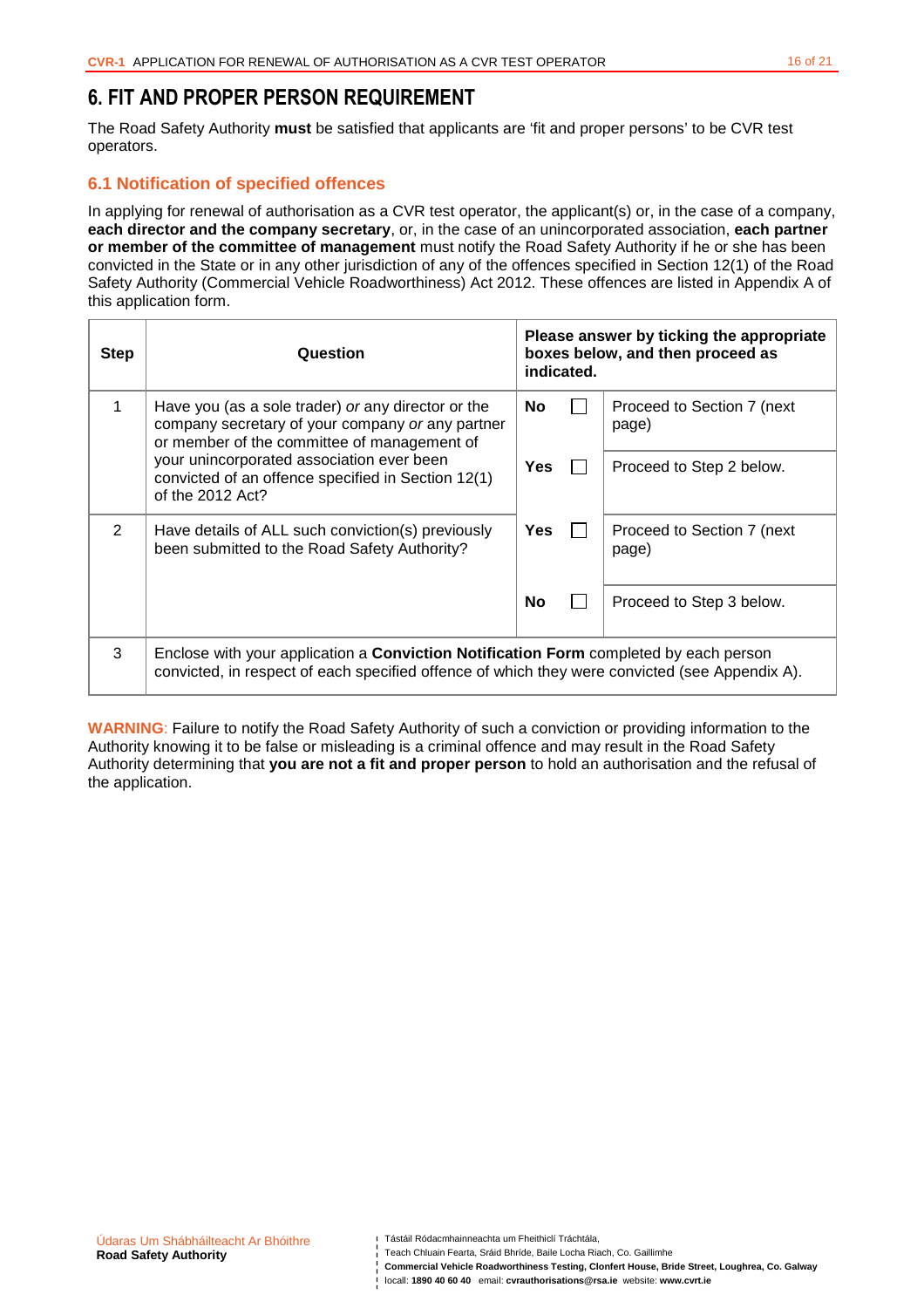# **7. PREVIOUS DIRECTIONS AND SUSPENSIONS**

| As the holder of a CVR test operator authorisation, have you (as a sole<br>trader) or any director or the company secretary of your company or any<br>partner or member of the committee of management of your unincorporated<br>association ever been subject to one or more directions issued by an<br>authorised officer or CVR inspector under the Road Safety Authority<br>(Commercial Vehicle Roadworthiness) Act 2012? | <b>Yes</b> | No |  |
|-------------------------------------------------------------------------------------------------------------------------------------------------------------------------------------------------------------------------------------------------------------------------------------------------------------------------------------------------------------------------------------------------------------------------------|------------|----|--|
| If Yes, please provide details of dates, requirements to be complied with and action taken.                                                                                                                                                                                                                                                                                                                                   |            |    |  |
| As the holder of a CVR test operator authorisation have you (as a sole<br>trader) or any director or the company secretary of your company or any<br>partner or member of the committee of management of your unincorporated<br>association been suspended by the Road Safety Authority at any time<br>during your current period of authorisation?                                                                           | <b>Yes</b> | No |  |
| If Yes, please provide details of dates, requirements to be complied with and action taken.                                                                                                                                                                                                                                                                                                                                   |            |    |  |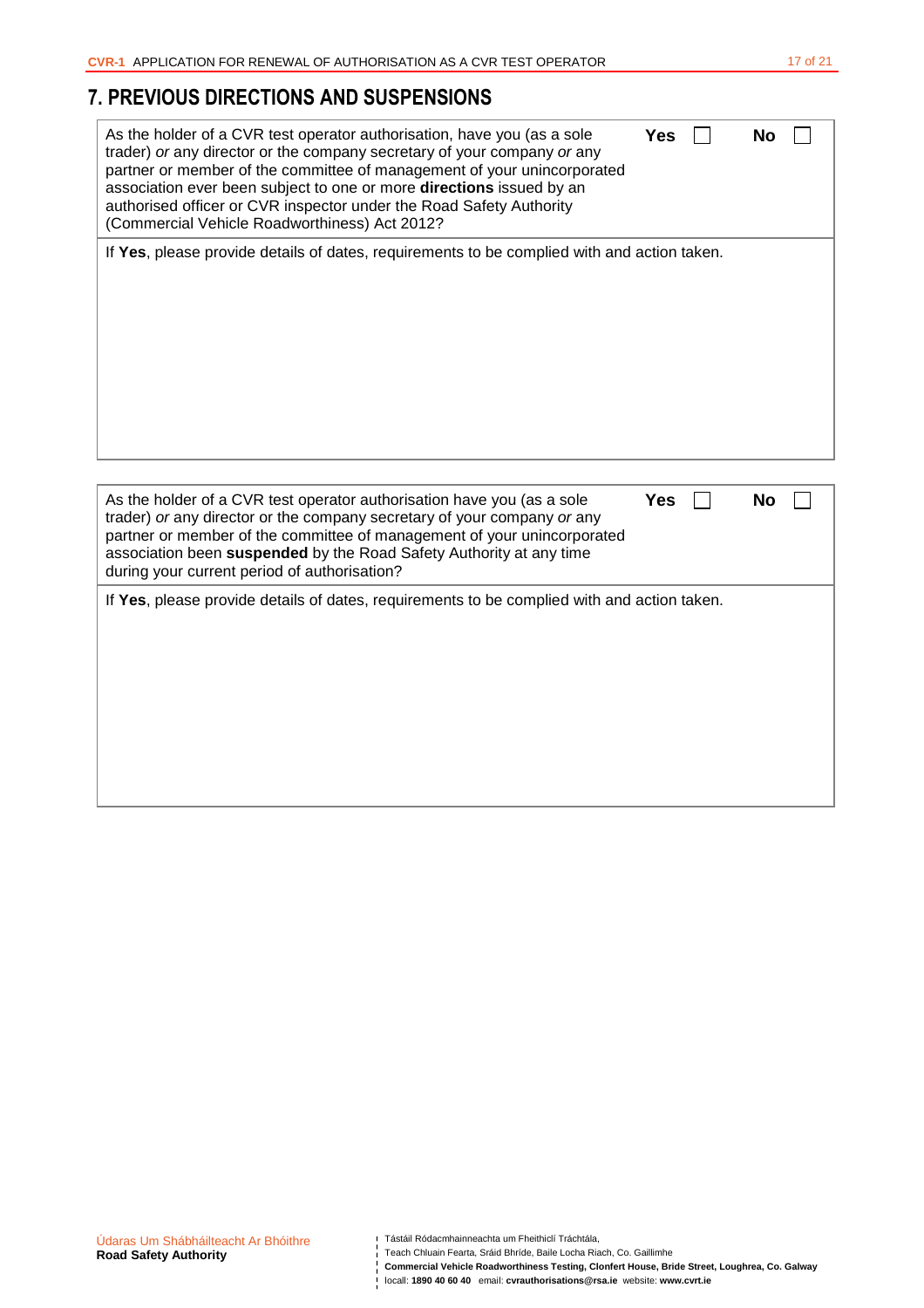## **8. DECLARATION**

I/We wish to apply for renewal of my/our authorisation as a CVR test operator.

/We hereby declare that the information furnished in this application is complete, true and accurate.

I/We consent to the Authority verifying the accuracy of any information furnished in this application.

I/We confirm that I/we have or have the capacity to obtain the necessary financial resources to provide CVR testing under the authorisation applied for.

I/We hereby confirm that I/we will notify any changes to any details in this renewal application to the Authority during the application process (for example, change of address, change in financial status of the CVR test operator, changes to directors or the secretary of the company, or partners (in the case of a partnership) or any other changes that might affect the authorisation.

I/We confirm that I/we will (during the period of authorisation) notify the Road Safety Authority if I am/we are convicted of any of the offences specified in Section 12(1) of the Road Safety Authority (Commercial Vehicle Roadworthiness) Act 2012 within 28 days of the expiry of the time allowed for appealing such conviction or the determination or withdrawal of the appeal of such conviction

**Who must sign** 

- For an application from an individual / sole trader: the individual must sign.
- For an application from a company: each director and the company secretary must sign.
- For an application from an unincorporated association: each partner or member of the committee of management must sign.

| <b>First name</b> | <b>Surname</b> | <b>Position</b> | Signature |
|-------------------|----------------|-----------------|-----------|
|                   |                |                 |           |
|                   |                |                 |           |
|                   |                |                 |           |
|                   |                |                 |           |
|                   |                |                 |           |
|                   |                |                 |           |
|                   |                |                 |           |
|                   |                |                 |           |
|                   |                |                 |           |
|                   |                |                 |           |

Provide additional copies of this page if necessary. **Additional page no. Additional page no.** 

- Teach Chluain Fearta, Sráid Bhríde, Baile Locha Riach, Co. Gaillimhe
- **Commercial Vehicle Roadworthiness Testing, Clonfert House, Bride Street, Loughrea, Co. Galway**

locall: **1890 40 60 40** email: **cvrauthorisations@rsa.ie** website: **www.cvrt.ie**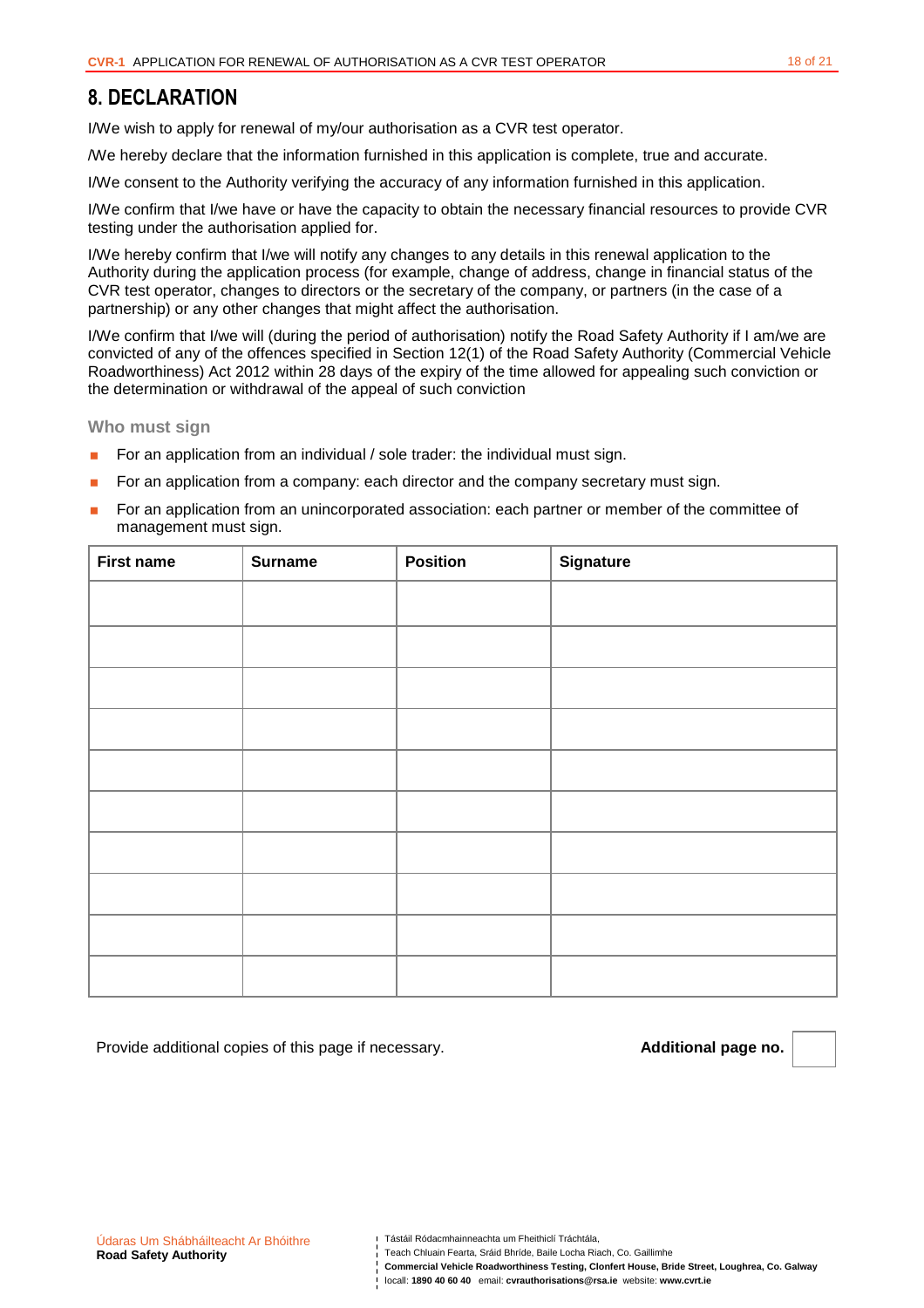# **APPENDIX A: NOTIFICATION OF A CONVICTION for an offence specified in Section 12(1) of the Road Safety Authority (Commercial Vehicle Roadworthiness) Act 2012**

Section 12 of the Road Safety Authority (Commercial Vehicle Roadworthiness Act) 2012 obliges holders of an authorisation to notify the Road Safety Authority in writing if he or she, or, in the case of a company, any director or the company secretary, or, in the case of an unincorporated association, any partner or member of the committee of management, has been convicted in the State or any other jurisdiction of any of the following offences:

- **(a)** Murder
- **(b)** Manslaughter
- **(c)** A drug trafficking offence (within the meaning of the Criminal Justice Act 1994)
- **(d)** An offence under the Non-Fatal Offences Against the Person Act 1997
- **(e)** An offence under section 2 of the Illegal Immigrants (Trafficking) Act 2000
- **(f)** A sexual offence (within the meaning of section 3 of the Sex Offenders Act 2001)
- **(g)** An offence under the Criminal Justice (Theft and Fraud Offences) Act 2001,
- **(h)** An offence under the Criminal Law (Human Trafficking) Act 2008,
- **(i)** An offence relating to money laundering under Part 2 of the Criminal Justice (Money Laundering and Terrorist Financing) Act 2010
- **(j)** An offence under the Firearms Acts 1925 to 2009
- **(k)** An offence under the Road Safety Authority (Commercial Vehicle Roadworthiness) Act 2012
- **(l)** An offence relating to the fitting of a tachograph manipulation device or the improper use of a tachograph calibration certificate under the European Communities (Road Transport) (Working Conditions and Road Safety) Regulations 2008 (S.I. No. 62 of 2008)
- **(m)** An offence consisting of attempting or conspiring to commit, or aiding, abetting, counselling, soliciting, procuring or inciting the commission of any offence mentioned in paragraphs (a) to (l)
- **(n)** An offence under the law of another jurisdiction which corresponds to an offence mentioned in paragraphs (a) to (m), where the conduct constituting the offence under the law of that other jurisdiction would, if committed in the State, constitute an offence referred to in any of those paragraphs

#### **In the case of the holder of an authorisation, this notification should be made within 28 days of the expiry of the time allowed for appealing such conviction or of the determination or withdrawal of the appeal of such conviction, whichever is the latest.**

### **It is very important that notifications be made in accordance with the provisions of the Act.**

It is an offence under Section 12 of the Act for a person to fail to notify information in relation to convictions for the specified offences or for a person to notify information knowing it to be false or misleading. A person guilty of an offence under Section 12 is liable to a Class A fine (€5,000) or to imprisonment for six months on summary conviction, or to both, or on conviction on indictment to a fine up to €100,000 or imprisonment for a term not exceeding 12 months or to both.

In addition to the possible criminal penalties outlined above, where an applicant fails to make a required notification in accordance with Section 12(1), the Road Safety Authority may determine that the applicant is not a fit and proper person to hold an authorisation and, consequently, may refuse the application for authorisation and suspend or revoke any existing authorisation held by the applicant.

#### **Each individual who was convicted of a specified offence must complete and sign a Conviction Notification Form in respect of each such conviction. If more than one conviction is to be notified, a separate Conviction Notification Form must be submitted for each conviction.**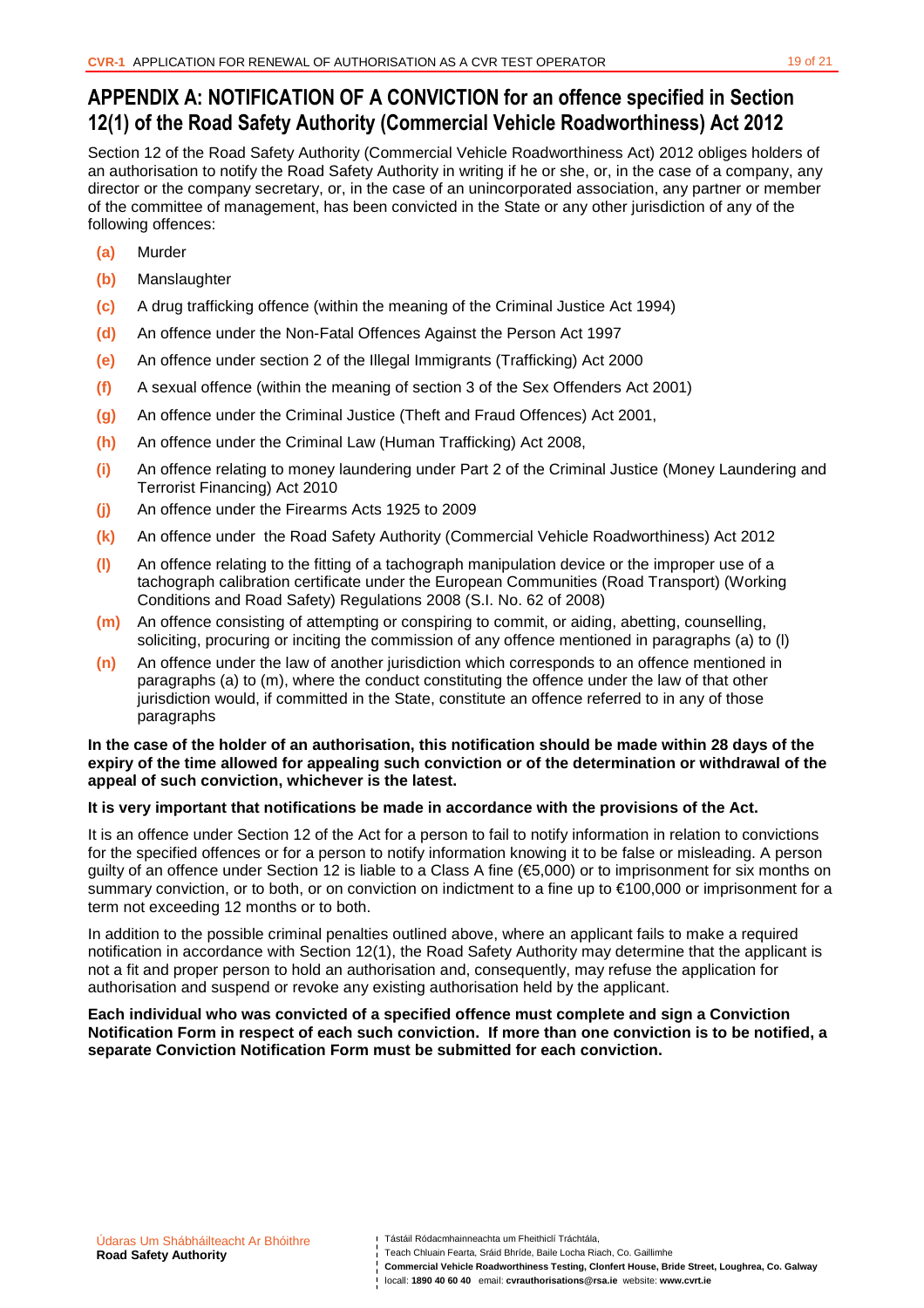# **CONVICTION NOTIFICATION FORM**

| Full name of person convicted                                        |  |
|----------------------------------------------------------------------|--|
| Address                                                              |  |
|                                                                      |  |
| Home telephone number                                                |  |
| Mobile phone number                                                  |  |
| Email                                                                |  |
| Date of birth                                                        |  |
| PPS number                                                           |  |
| CVR test operator authorisation number (if<br>relevant)              |  |
| CVR tester authorisation number (if relevant)                        |  |
| Position, if relevant (for example, partner, director,<br>secretary) |  |
| Date of the offence                                                  |  |

| Which of the offences (a) to (n) specified in<br>Section 12(1) of the Road Safety Authority    |  |
|------------------------------------------------------------------------------------------------|--|
| (Commercial Vehicle Roadworthiness) Act 2012,<br>(listed in Appendix A) were you convicted of? |  |

| Where was the offence committed? | Ireland       | Specify county:  |
|----------------------------------|---------------|------------------|
|                                  | Other country | Specify country: |

| Was the offence committed in the course of, or in connection with, a business<br>concerned with the testing, inspection, maintenance or repair of vehicles? | Yes | No |
|-------------------------------------------------------------------------------------------------------------------------------------------------------------|-----|----|
| If Yes, please provide details:                                                                                                                             |     |    |
|                                                                                                                                                             |     |    |
|                                                                                                                                                             |     |    |
|                                                                                                                                                             |     |    |
|                                                                                                                                                             |     |    |
|                                                                                                                                                             |     |    |
|                                                                                                                                                             |     |    |
|                                                                                                                                                             |     |    |

Teach Chluain Fearta, Sráid Bhríde, Baile Locha Riach, Co. Gaillimhe

**Commercial Vehicle Roadworthiness Testing, Clonfert House, Bride Street, Loughrea, Co. Galway locallitical Vehicle Roadworthiness Testing, Clonfert House, Bride Street**<br>| locall: 1890 40 60 40 email: cvrauthorisations@rsa.ie website: www.cvrt.ie